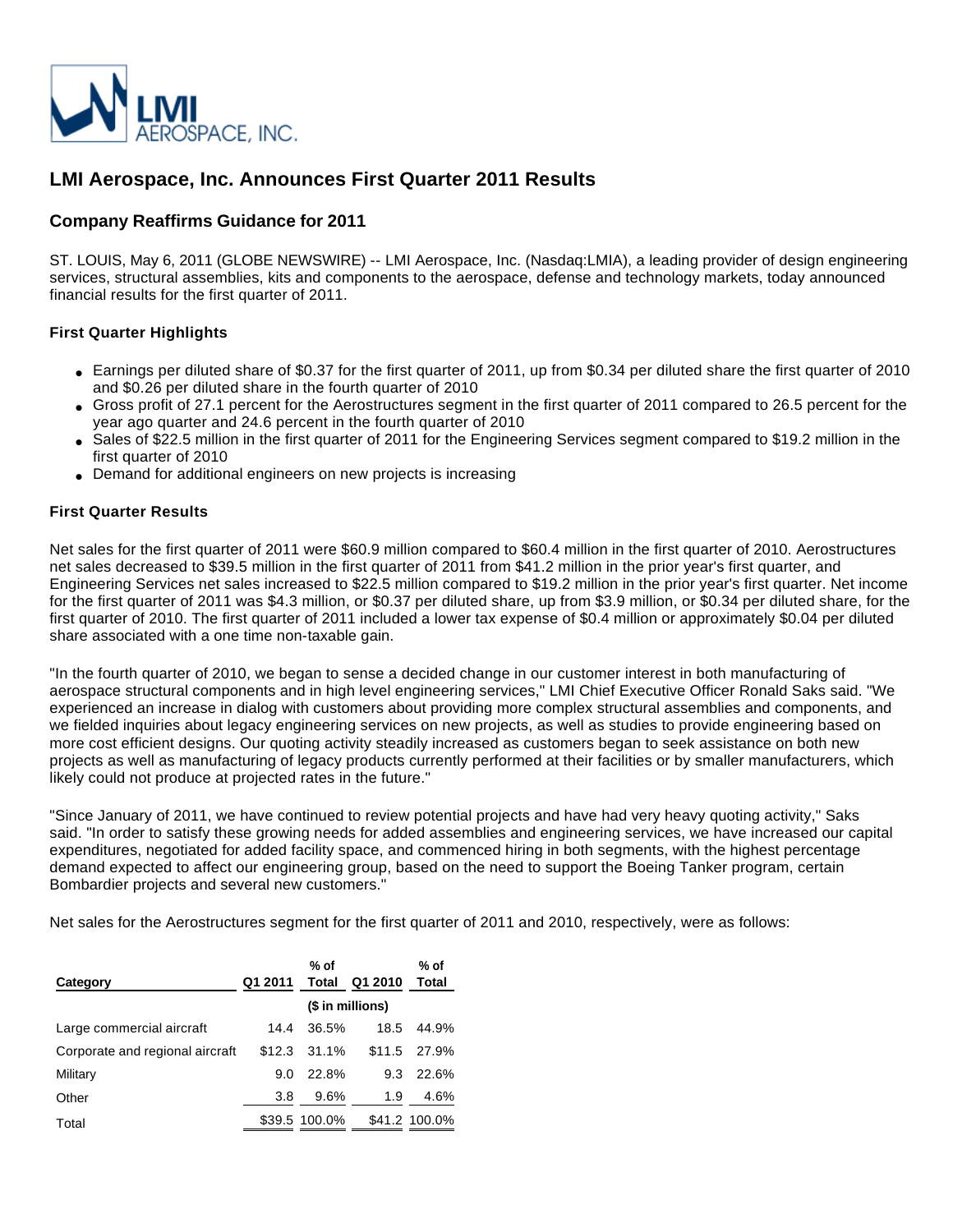Large commercial aircraft sales decreased, as lower demand for aftermarket wing modification kits has continued since the second quarter of 2010 and weaker demand for Boeing 747-8 products occurred due to delays in completing the development and certification of the aircraft. We do expect increased demand for both of these products in the second half of 2011. Corporate and regional aircraft sales increased because of rising production rates for the new Gulfstream G650 aircraft. Sales of Other products were higher due to increased composite testing services.

Net sales for the Engineering Services segment for the first quarter of 2011 and 2010, respectively, were as follows:

|                                                         |     | (\$ in millions)            |  |           |
|---------------------------------------------------------|-----|-----------------------------|--|-----------|
| Large commercial aircraft                               | 9.8 | 43.6%                       |  | 6.5 33.9% |
| Corporate and regional aircraft \$6.2 27.6% \$5.0 26.0% |     |                             |  |           |
| Military                                                |     | $3.7$ 16.4% $7.4$ 38.5%     |  |           |
| Other                                                   |     | 2.8 12.4% 0.3               |  | 1.6%      |
| Total                                                   |     | \$22.5 100.0% \$19.2 100.0% |  |           |

Engineering Services net sales grew 17.2 percent in the first quarter of 2011 from the prior year quarter primarily due to increases on several large commercial aircraft programs, including the Airbus A350 and Boeing 787. Engineering support for certain private and business aircraft generated increased sales in the corporate and regional aircraft market. The total sales increase in the quarter was partially offset by a decline in the military market due to completion of requirements on the CH-53 in 2010. Other sales increased due to tooling programs on the 787 and other Boeing platforms.

Consolidated gross profit was \$14.6 million or 23.9 percent of net sales in the quarter ended March 31, 2011, which compares to \$14.4 million or 23.8 percent of net sales in the prior year's first quarter. The Aerostructures segment generated gross profit of \$10.7 million or 27.1 percent of net sales in the first quarter of 2011 compared to \$10.9 million or 26.5 percent of net sales in the first quarter of 2010 as favorable customer product mix coupled with manufacturing efficiencies helped improve margins. The Engineering Services segment generated first quarter 2011 gross profit of \$3.9 million or 17.3 percent of net sales versus \$3.5 million or 18.2 percent of net sales for the prior year quarter. Gross margins in the first quarter of 2011 were reduced because of lower margins on one new program, non-billable start up costs on another and a joint test program with Intec.

Selling, general and administrative expenses (SG&A) were \$8.7 million or 14.3 percent of net sales for the first quarter of 2011, up from \$8.0 million or 13.3 percent for the year ago quarter. SG&A for the Aerostructures segment for the first quarter of 2011 was \$6.5 million, up from \$6.2 million in the first quarter of 2010, including an impairment charge for an intangible asset of \$1.2 million and a benefit from the elimination of a liability for contingent consideration relating to a previous acquisition of \$1.2 million. The Engineering Services segment had SG&A of \$2.2 million in the first quarter of 2011, up from \$1.8 million in the prior year's first quarter. For both segments, SG&A increased due to higher payroll and fringe benefits costs in anticipation of growth.

Net interest expense was \$0.1 million in the first quarter of 2011 compared to \$0.2 million the prior year due to lower debt levels. The effective income tax rate was 26.3 percent in the first quarter of 2011 compared to 36.5 percent in the first quarter of 2010. The effective tax rate in the first quarter of 2011 reflects a \$0.4 million lower tax expense from a non-taxable gain associated with the elimination of an acquisition related liability as previously discussed.

The company generated free cash flow of \$1.2 million in the first quarter of 2011 compared to \$4.9 million in the year ago first quarter. Inventories and accounts receivable grew during the first quarter of 2011, as revenue and production increased during each month of the quarter.

LMI also announced that backlog at March 31, 2011, was \$235.0 million compared to \$215.0 million at the end of the prior year quarter.

LMI re-affirmed its guidance for 2011, which was issued on March 11, 2011. The aforementioned non-taxable gain recorded in the first quarter of 2011 will impact LMI's overall effective tax rate for 2011, reducing it to approximately 32.5 percent. The company still expects an effective tax rate of approximately 34.0 percent for the balance of the year.

"During the 2011 quarter, we met with our key customers to discuss the growing need for redundancy in the supply chain, with emphasis on avoiding a single point of failure and providing the geographical diversity needed to protect against external causes for a stoppage of production," Saks said. "Our current business model includes some production of similar customer items at several of our plants, which are located in several regions in North America. Customer work transfers to make room for increased production of large structural assemblies should result in work statement for sub-assemblies and components passing to capable suppliers, which can internally mitigate customers' production risk. LMI is in a favorable position to provide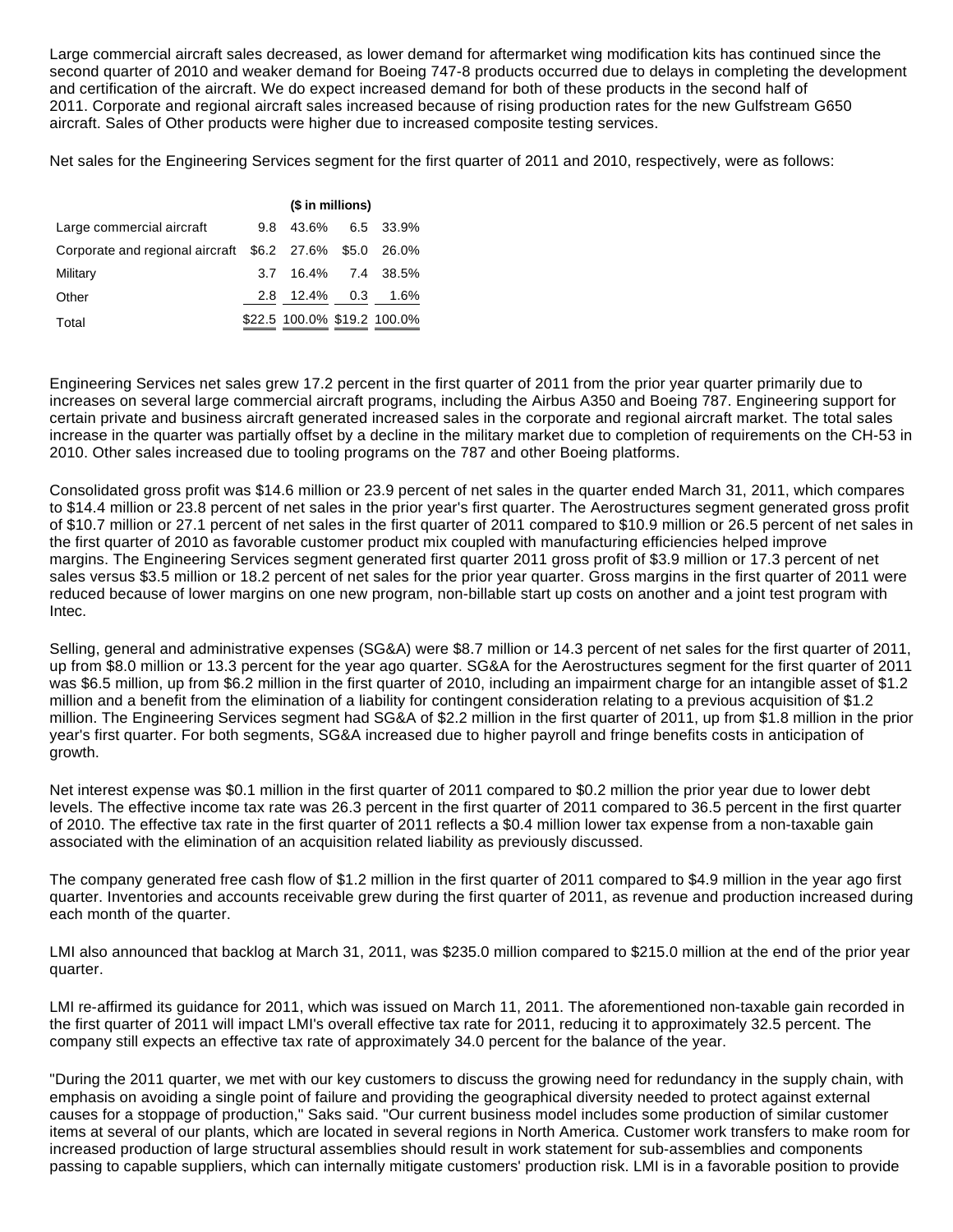our customers with the facilities needed to give them confidence we can support their needs."

"We continue to seek to enhance our capabilities through acquisition which we believe would enable us to control a greater percentage of the content required for these assemblies," Saks said. "Additionally, investment in supply chain is expected to protect increased production rates. In addition, growth of our legacy Engineering Services segment with an emphasis on design and build and design to manufacture for cost should provide LMI the tools needed to meaningfully increase its value to our customers and for all of our stakeholders."

LMI Aerospace, Inc. is a leading provider of design engineering services, structural assemblies, kits and components to the aerospace, defense and technology markets. Through its Aerostructures segment, the company primarily fabricates, machines, finishes, integrates, assembles and kits formed close-tolerance aluminum and specialty alloy and composite components and higher level assemblies for use by the aerospace, defense and technology industries. It manufactures more than 30,000 products for integration into a variety of aircraft platforms manufactured by leading original equipment manufacturers and Tier 1 aerospace suppliers. Through its Engineering Services segment, operated by its D3 Technologies, Inc. subsidiary, the company provides a complete range of design, engineering and program management services, supporting aircraft lifecycles from conceptual design, analysis and certification through production support, fleet support and service life extensions via a complete turnkey engineering solution.

The LMI Aerospace, Inc. logo is available at <http://www.globenewswire.com/newsroom/prs/?pkgid=4971>

This news release includes forward-looking statements related to LMI Aerospace, Inc.'s outlook for 2011 and beyond, which are based on current management expectations. Such forward-looking statements are subject to various risks and uncertainties, many of which are beyond the control of LMI Aerospace, Inc. Actual results could differ materially from the forward-looking statements as a result of, among other things, the factors detailed from time to time in LMI Aerospace, Inc.'s filings with the Securities and Exchange Commission. Please refer to the Risk Factors contained in the company's Annual Report on Form 10- K for the year ended December 31, 2010, and any risk factors set forth in the company's other subsequent filings with the Securities and Exchange Commission.

#### **LMI Aerospace, Inc. Condensed Consolidated Balance Sheets**

#### (Amounts in thousands, except share and per share data)

#### (Unaudited)

|                                                                                                   | <b>March</b><br>31, | <b>December</b><br>31, |
|---------------------------------------------------------------------------------------------------|---------------------|------------------------|
|                                                                                                   | 2011                | 2010                   |
| <b>Assets</b>                                                                                     |                     |                        |
| Current assets:                                                                                   |                     |                        |
| Cash and cash equivalents                                                                         | \$3,021             | \$1,947                |
| Trade accounts receivable, net of allowance of \$266 at March 31, 2011 and \$253 at December 2010 | 37,148              | 34,006                 |
| Inventories                                                                                       | 47,144              | 45,148                 |
| Prepaid expenses and other current assets                                                         | 2,514               | 2,729                  |
| Deferred income taxes                                                                             | 3,379               | 3,846                  |
| Total current assets                                                                              | 93,206              | 87,676                 |
| Property, plant and equipment, net                                                                | 21,684              | 21,346                 |
| Goodwill                                                                                          | 49,102              | 49,102                 |
| Intangible assets, net                                                                            | 19,131              | 20,827                 |
| Other assets                                                                                      | 892                 | 898                    |
| <b>Total assets</b>                                                                               | \$184,015           | \$179,849              |
| Liabilities and shareholders' equity                                                              |                     |                        |
| <b>Current liabilities:</b>                                                                       |                     |                        |
| Accounts payable                                                                                  | \$7,813             | \$7,898                |
| Accrued expenses                                                                                  | 10,458              | 11,246                 |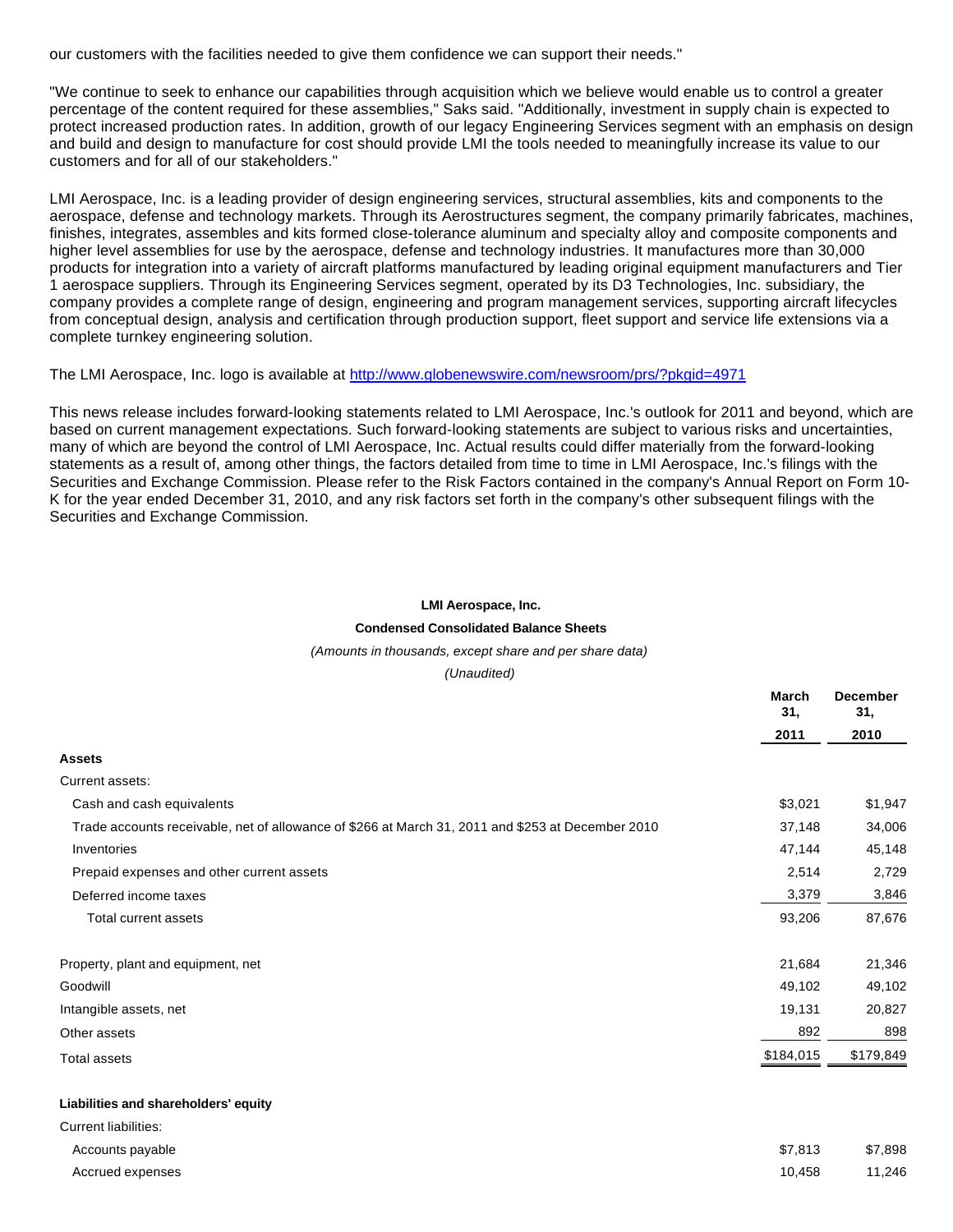| Short-term deferred gain on sale of real estate                                                                                                                          | 233       | 233       |
|--------------------------------------------------------------------------------------------------------------------------------------------------------------------------|-----------|-----------|
| Current installments of long-term debt and capital lease obligations                                                                                                     | 152       | 181       |
| <b>Total current liabilities</b>                                                                                                                                         | 18,656    | 19,558    |
| Long-term deferred gain on sale of real estate                                                                                                                           | 3,015     | 3,073     |
| Long-term debt and capital lease obligations, less current installments                                                                                                  |           | 28        |
| Deferred income taxes                                                                                                                                                    | 7,427     | 7,427     |
| Total long-term liabilities                                                                                                                                              | 10,442    | 10,528    |
| Shareholders' equity:                                                                                                                                                    |           |           |
| Common stock, \$0.02 par value per share; authorized 28,000,000 shares; issued 12,121,745 and 12,075,030<br>shares at March 31, 2011 and December 31, 2010, respectively | 242       | 242       |
| Preferred stock, \$0.02 par value per share; authorized 2,000,000 shares; none issued at either date                                                                     |           |           |
| Additional paid-in capital                                                                                                                                               | 74,099    | 73,440    |
| Treasury stock, at cost, 254,142 shares at March 31, 2011 and 301,772 shares at December 31, 2010                                                                        | (1,206)   | (1, 432)  |
| Retained earnings                                                                                                                                                        | 81,782    | 77,513    |
| Total shareholders' equity                                                                                                                                               | 154,917   | 149,763   |
| Total liabilities and shareholders' equity                                                                                                                               | \$184,015 | \$179,849 |

### **LMI Aerospace, Inc.**

### **Condensed Consolidated Statements of Income**

(Amounts in thousands, except share and per share data)

(Unaudited)

|                                              |          | <b>Three Months Ended</b><br>March 31, |  |
|----------------------------------------------|----------|----------------------------------------|--|
|                                              |          |                                        |  |
|                                              | 2011     | 2010                                   |  |
|                                              |          |                                        |  |
| Sales and service revenue                    |          |                                        |  |
| Product sales                                | \$37,354 | \$40,244                               |  |
| Service revenues                             | 23,545   | 20,171                                 |  |
| Net sales                                    | 60,899   | 60,415                                 |  |
| Cost of sales and service revenue            |          |                                        |  |
| Cost of product sales                        | 26,649   | 29,516                                 |  |
| Cost of service revenues                     | 19,692   | 16,493                                 |  |
| Cost of sales                                | 46,341   | 46,009                                 |  |
| Gross profit                                 | 14,558   | 14,406                                 |  |
| Selling, general and administrative expenses | 8,651    | 8,040                                  |  |
| Income from operations                       | 5,907    | 6,366                                  |  |
| Other income (expense):                      |          |                                        |  |
| Interest expense, net                        | (137)    | (227)                                  |  |
| Other, net                                   | 23       | (4)                                    |  |
| Total other expense                          | (114)    | (231)                                  |  |
|                                              |          |                                        |  |
| Income before income taxes                   | 5,793    | 6,135                                  |  |
| Provision for income taxes                   | 1,524    | 2,239                                  |  |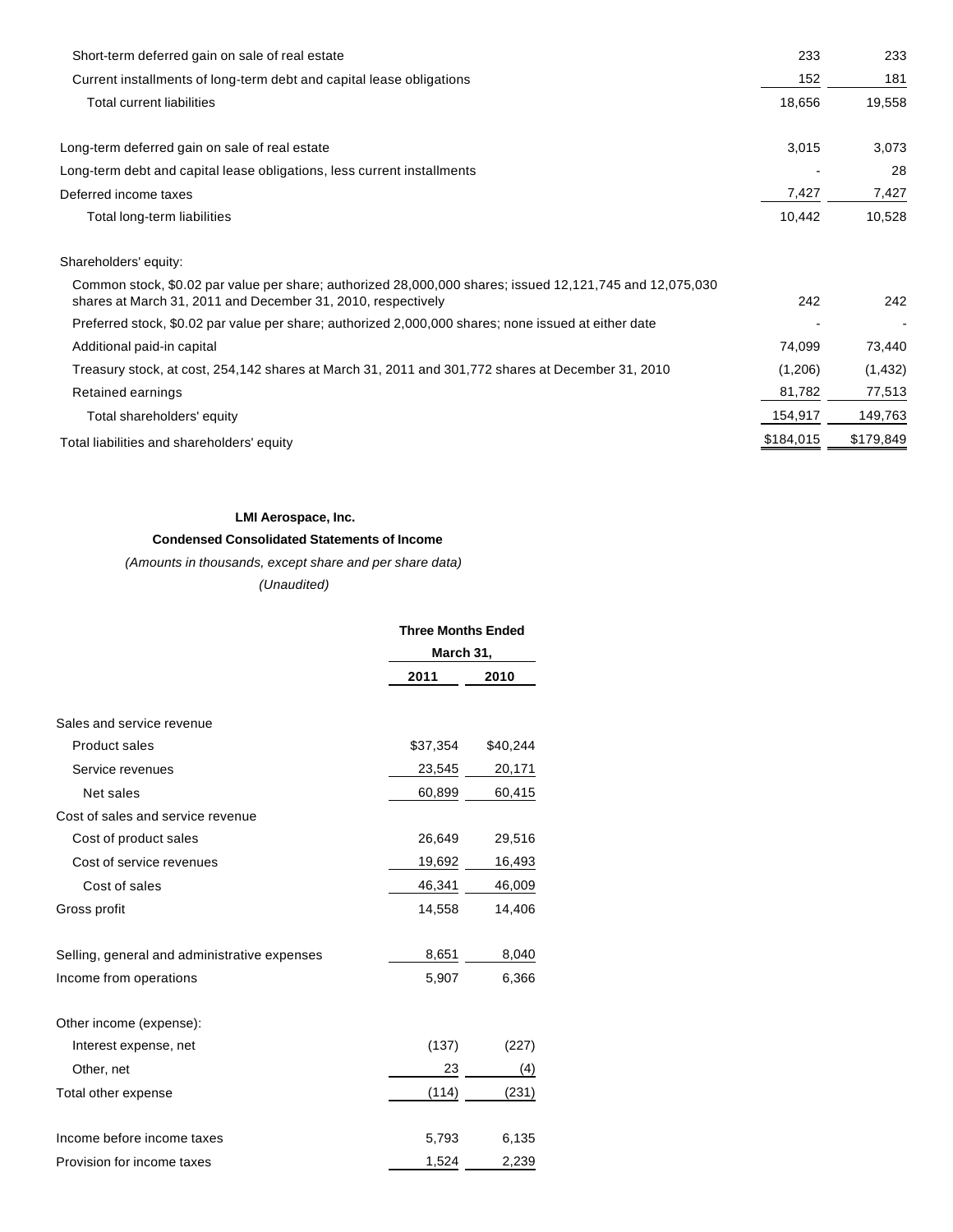| Net income                                          | \$4.269 | \$3,896               |
|-----------------------------------------------------|---------|-----------------------|
| Amounts per common share:                           |         |                       |
| Net income per common share                         | \$0.37  | \$0.34                |
| Net income per common share assuming dilution       | \$0.37  | \$0.34                |
| Weighted average common shares outstanding          |         | 11,509,198 11,369,768 |
| Weighted average dilutive common shares outstanding |         | 11,693,800 11,462,302 |

### **LMI Aerospace, Inc.**

#### **Condensed Consolidated Statements of Cash Flows**

## (Amounts in thousands)

(Unaudited)

|                                                                                   | <b>Three Months Ended</b><br>March 31, |           |
|-----------------------------------------------------------------------------------|----------------------------------------|-----------|
|                                                                                   |                                        |           |
|                                                                                   | 2011                                   | 2010      |
| <b>Operating activities:</b>                                                      |                                        |           |
| Net income                                                                        | \$4,269                                | \$3,896   |
| Adjustments to reconcile net income to net cash provided by operating activities: |                                        |           |
| Depreciation and amortization                                                     | 1,812                                  | 1,942     |
| Intangible asset impairment                                                       | 1,163                                  |           |
| Contingent consideration write-off                                                | (1,235)                                |           |
| Restricted stock compensation                                                     | 375                                    | 467       |
| Deferred taxes                                                                    | 467                                    |           |
| Other noncash items                                                               | 377                                    | 8         |
| Changes in operating assets and liabilities:                                      |                                        |           |
| Trade accounts receivable                                                         | (3, 158)                               | (3,628)   |
| Inventories                                                                       | (2,308)                                | (115)     |
| Prepaid expenses and other assets                                                 | (320)                                  | 45        |
| Current income taxes                                                              | 847                                    | 796       |
| Accounts payable                                                                  | (85)                                   | 42        |
| Accrued expenses                                                                  | 635                                    | 2,997     |
| Net cash provided by operating activities                                         | 2,839                                  | 6,450     |
| <b>Investing activities:</b>                                                      |                                        |           |
| Additions to property, plant and equipment                                        | (1,617)                                | (1, 551)  |
| Net cash used by investing activities                                             | (1,617)                                | (1,551)   |
| <b>Financing activities:</b>                                                      |                                        |           |
| Principal payments on long-term debt and notes payable                            | (57)                                   | (99)      |
| Advances on revolving line of credit                                              |                                        | 7,692     |
| Payments on revolving line of credit                                              |                                        | (12, 692) |
| Changes in outstanding checks in excess of bank deposits                          |                                        | 417       |
| Other, net                                                                        | (91)                                   | 62        |
| Net cash used by financing activities                                             | (148)                                  | (4,620)   |
| Net increase in cash and cash equivalents                                         | 1,074                                  | 279       |
| Cash and cash equivalents, beginning of year                                      | 1,947                                  | 31        |